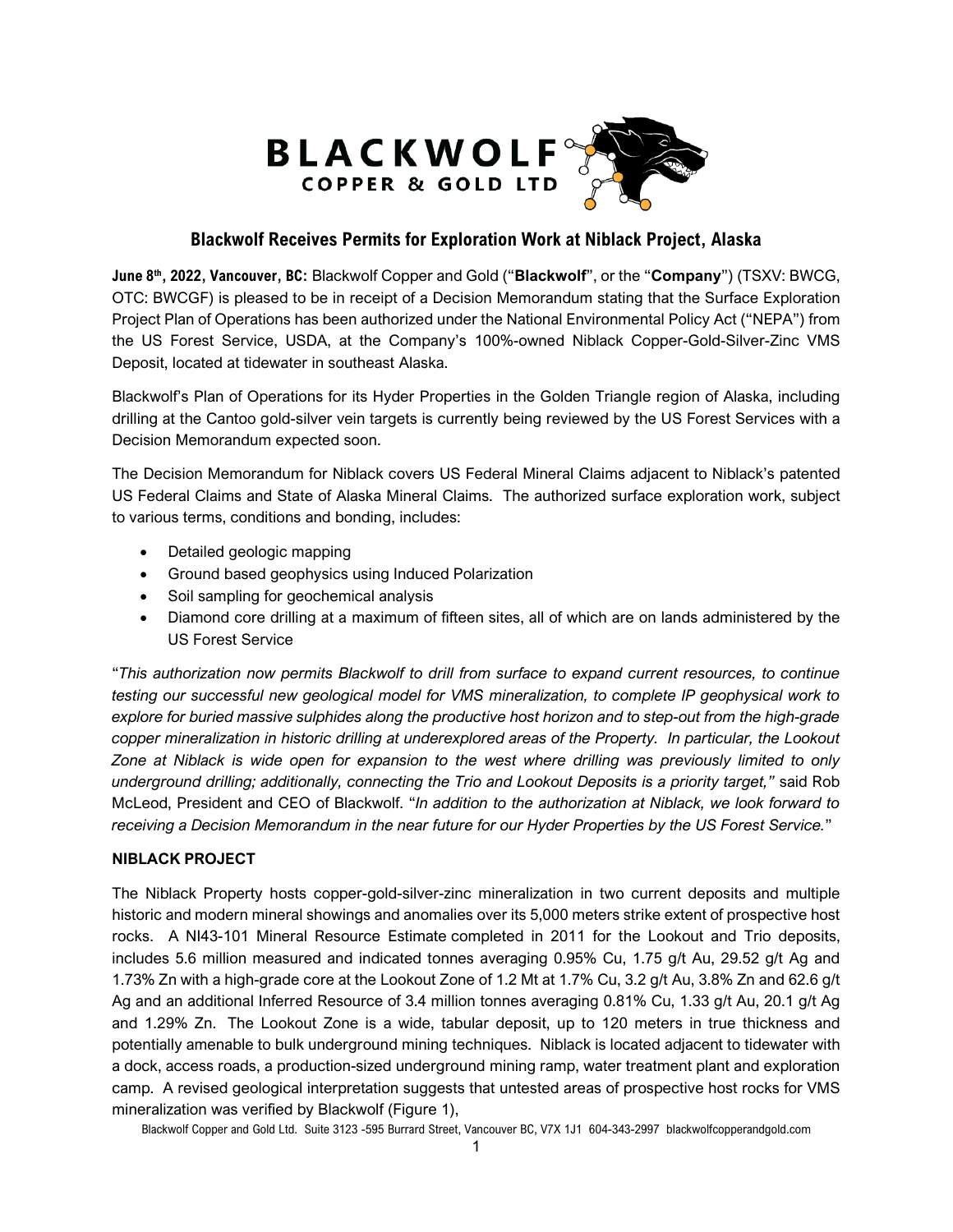

## **Figure 1. Revised geological interpretation of host rhyolite horizon**

Working with an independent Qualified Person, Blackwolf is currently updating its Mineral Resource Estimate for the polymetallic Niblack VMS deposit, including additional information from successful drilling programs at the Trio and Lookout Zones as well as incorporating high-grade results from the historic Niblack Mine, located 1,000 meters north of the Lookout zone. Blackwolf intersected high-grade mineralization in exhalative-style mineralization, including 7.59 meters averaging 5.2% Cu, 2.66 g/t Au, 145.1 g/t Ag and 6.5% Zn in hole LO20-215<sup>(1)</sup>. Mineralization is open for expansion at all major mineralized zones. Select intercepts where mineralization is open to expansion either along strike or dip is highlighted in Figure 2.

### **HYDER PROPERTIES**

Acquired through staking in 2021 and 2022, Blackwolf has a 100% interest in its Hyder properties which are comprised of four claim groups (Texas Creek, Cantoo, Mineral Hill and Casey), totaling 4,360 hectares across 534 U.S. Federal Mining claims and four State of Alaska Mining claims. These properties are located between 10 to 20 kilometers northwest of Hyder, six kilometers south of the past-producing Granduc Copper Mine, 10 kilometers south of the past-producing Scottie Copper Mine and due west of the pastproducing Premier Gold Mine, currently in redevelopment by Ascot Resources. The claims are underlain by regionally prospective Lower Hazelton volcanics and coeval Texas Creek polyphase intrusives. Very limited modern exploration has been performed in the area, with virtually none in the last 25 years.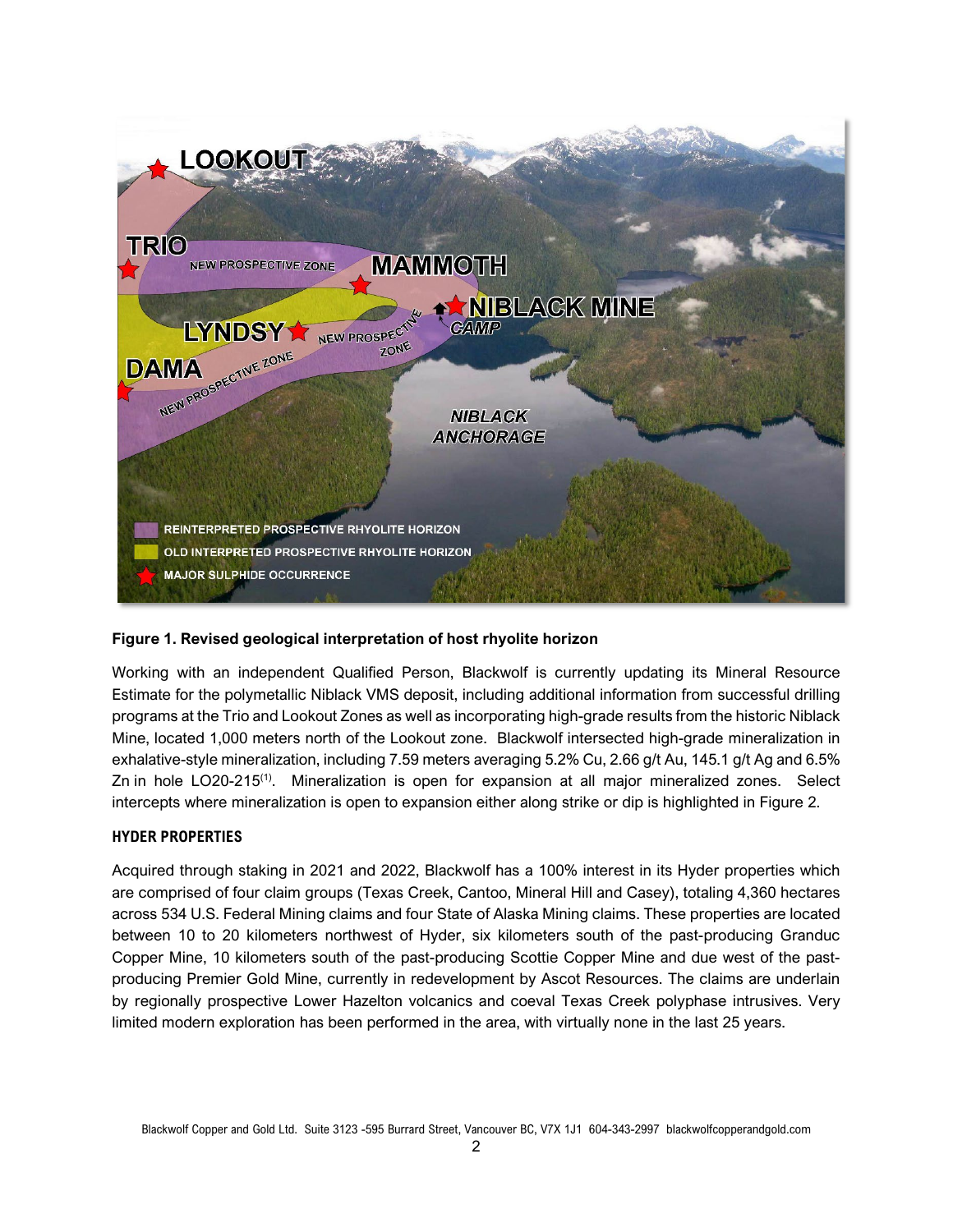

### **Figure 2. Select intercepts at Lookout Deposit where mineralization is open for expansion at the Lookout Deposit**

*(1) Refer to the Company's News Release dated May 3, 2021, available on the Company's website*

### **QUALIFIED PERSON:**

Jodie Gibson, P.Geo., Vice President Exploration for the Company and a Qualified Person, as defined by NI 43-101, has reviewed and approved the scientific and technical content of this release.

### **ABOUT BLACKWOLF COPPER AND GOLD**

Blackwolf's founding vision is to be an industry leader in transparency, inclusion and innovation. Guided by our Vision and through collaboration with local and Indigenous communities and stakeholders, Blackwolf builds shareholder value through our technical expertise in mineral exploration, engineering and permitting. The Company holds a 100% interest in the high-grade Niblack copper-gold-zinc-silver VMS project, located adjacent to tidewater in southeast Alaska as well as the Cantoo, Casey, Texas Creek and Mineral Hill goldsilver and VMS properties in southeast Alaska. For more information on Blackwolf, please visit the Company's website at [www.blackwolfcopperandgold.com.](http://www.blackwolfcopperandgold.com/)